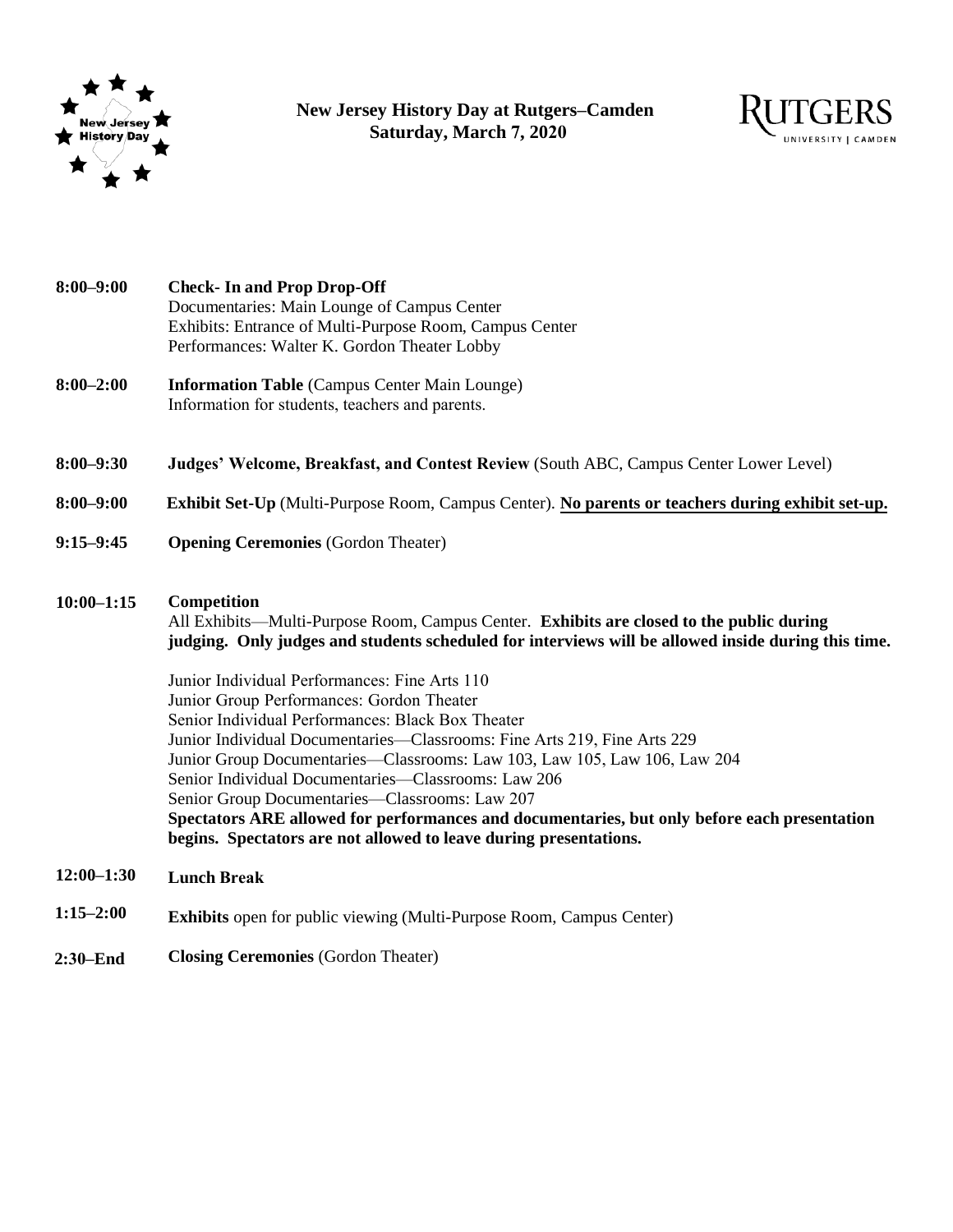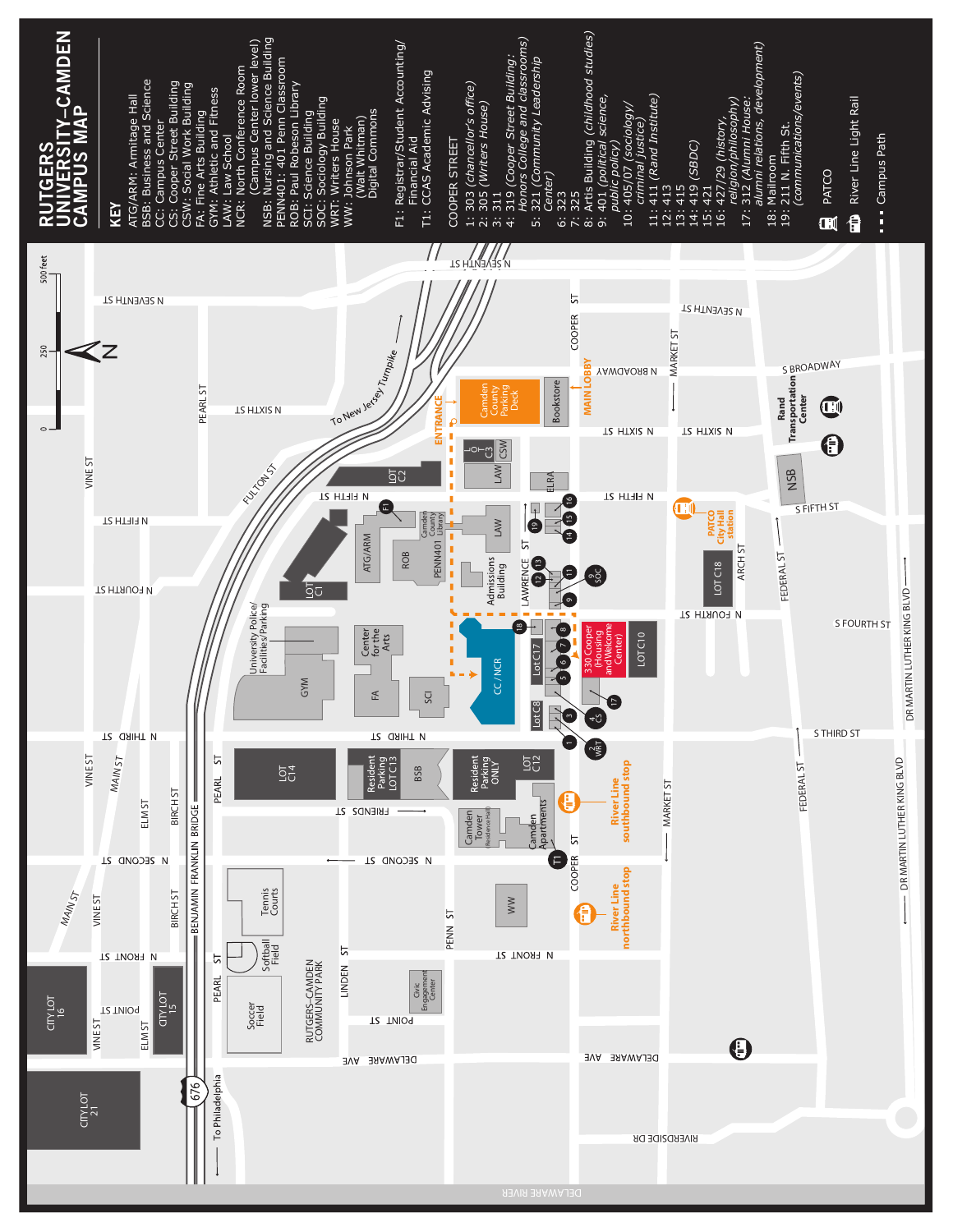

### **Information for Students and Teachers**

# **Parking**

Judges, teachers, volunteers, competitors, and parents may park in any Rutgers University-Camden lots **except** Lot C12 & Lot C13.

For driving directions to Campus visit: http://www.camden.rutgers.edu/visit/driving-directions. For an online campus map visit: https://www.camden.rutgers.edu/pdf/CampusMap.pdf.

School buses should drop off in front of the Business and Science Building (BSB) off of Third Street.

# **Check-In & Setup\*\***

**For Documentaries:** Check-in will take place from 8:00 – 9:00am in the Rutgers– Camden Campus Center Main Lounge. If you are using a VGA or HDMI hook-up, you do NOT need to bring any cables. If you are using something OTHER than VGA or HDMI, you need to bring an adapter.

**For Exhibits**: Setup will take place from 8:00 – 9:00 am in the Rutgers–Camden Campus Center Multipurpose Room. If you have electrical needs, please remember that you are required to supply any computer cords and extension cords. If you have requested an outlet, you will be within extension cords' reach of one. **Please note: parents and teachers are NOT allowed in the exhibit hall during setup; students who receive parent or teacher assistance while setting up may be disqualified.** 

**For Performances:** Check-in and prop drop off will take place from 8:00 – 9:00am in the Walter K. Gordon Theater Lobby.

\*\*The University is not liable for loss of, or damage to, personal property.

## **Printing**

Printing Services are not available.